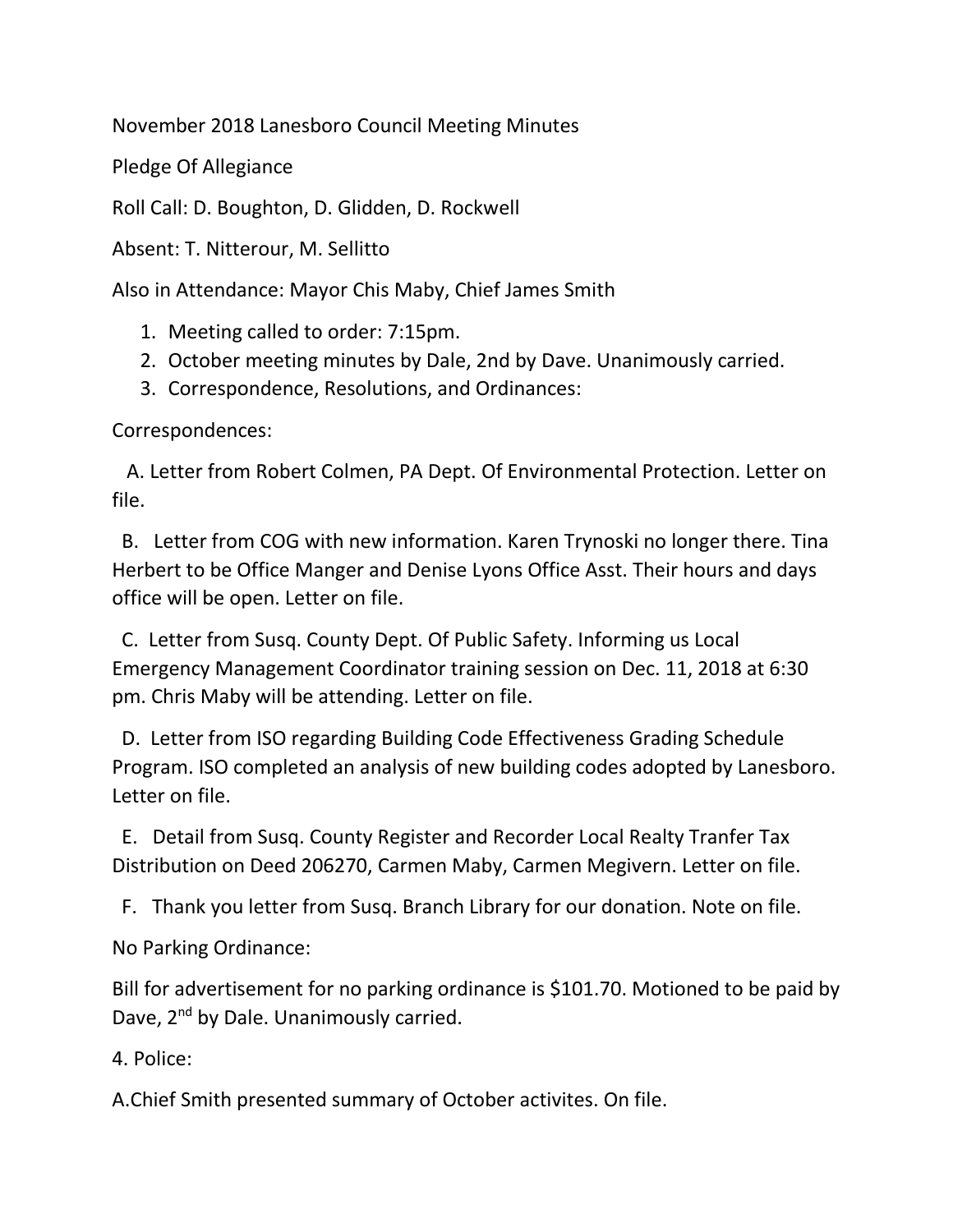B.Chief Smith discussed the updates on the new Impala.

5: Ventressca Associates Financial Report:

A.Lanesboro Treasurer Report was presented. Motioned by Dale, 2<sup>nd</sup> by Dave. Unanimously carried. Report on file.

B. Budget for 2019 was discussed. Chis will contact Erin for the changes. Changes will be presented at Dec.meeting.

6: Visitors:

A.Butch Kelsey and Cheryl Bliss put in front of the board opening a Limited Food/Bakery at 155 Main St, Lanesboro starting  $1<sup>st</sup>$  of the year. It was discussed they must contact COG for permits. A motion for ordinance to allow a Bakery in R3 was motioned by Dave, 2<sup>nd</sup> by Dale. Unanimously carried. Butch and Cheryl will contact COG for the permits.

B. Amanda Johnson put in front of board that her and husband owns a 3 apartment building . They have made it into a 2 apartment and the extra apartment will be storage. Put in front of board that the sewer bill to be reduced 2 apartments. Motioned by Dale, 2<sup>nd</sup> by Dave. Unanimously carried. Dan will contact the sewer authorities to have changed starting Jan. 2019.

C. Derwood Arnold asked if board would override neighbors decision to not agree to let him put his shed where he would like to. Dan explained that all neighbors must agree. Explained to him we were unable to override neighbors decision. Derwood discussed the fill he has in driveway. When done putting shed in would like to put fill in flood plain. He wants to put a 12 ' drain in back yard. Was explained to him he was unable to put fill in flood plain or a 12' pipe going into flood plain per Ordinance.

Derwood informed board that neighbor has put fill into flood plain. He was informed that we did not know this. This will be looked into. If true Myron will inform persons in question that the fill must be removed.

7. Streets:

A. Chris discussed the new prefabricated steel gym/garage. Has been ordered. Building installation will be advertised, also advertising for the foundation and